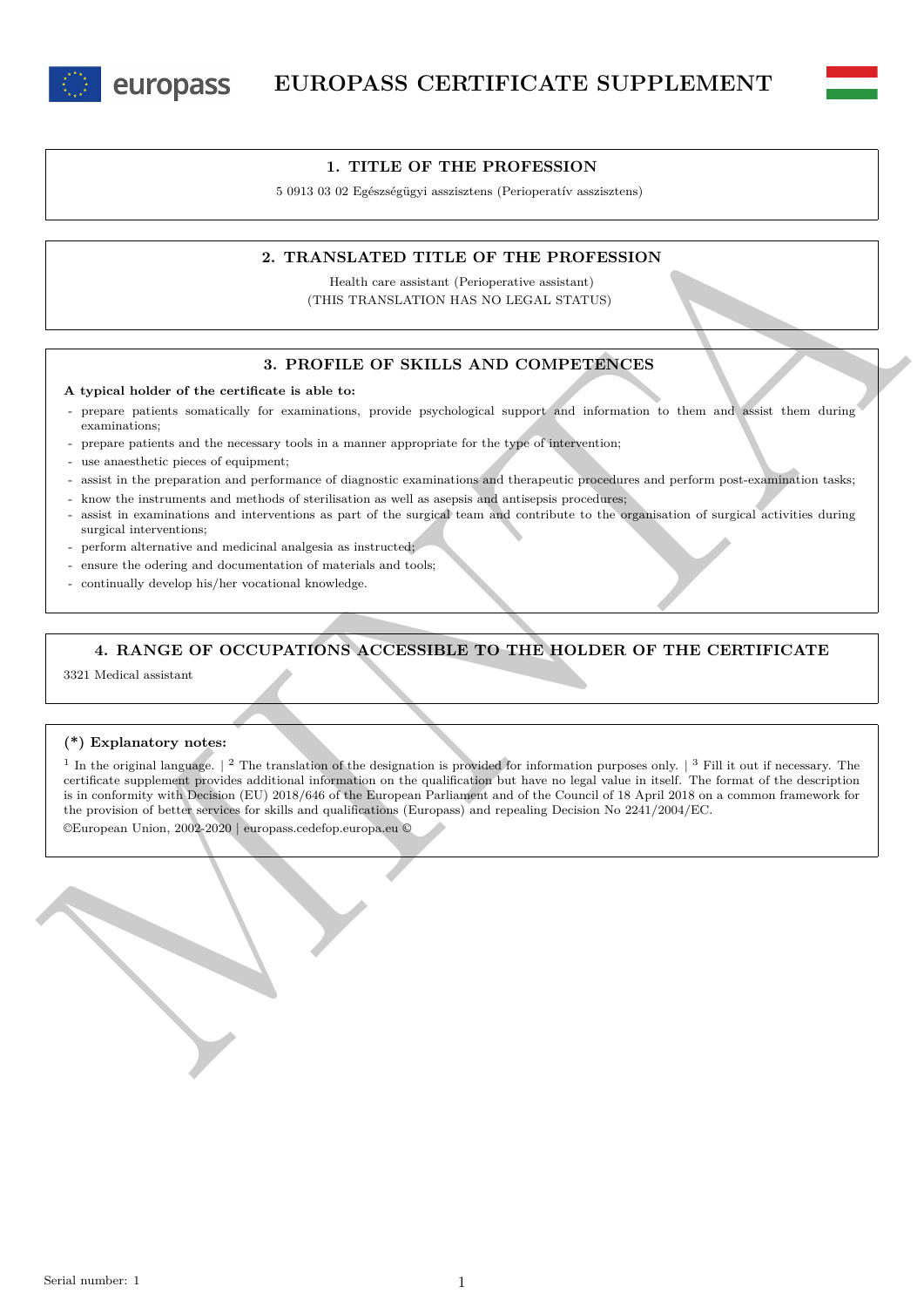|                                                                                                                                                                                                                                                                                                                                        | 5. OFFICIAL BASIS OF THE CERTIFICATE                                                                                                                                                                                                                                                                                                                                                                                                                                                                                                                                                                                                                                                                                                                                                                             |      |  |  |  |  |
|----------------------------------------------------------------------------------------------------------------------------------------------------------------------------------------------------------------------------------------------------------------------------------------------------------------------------------------|------------------------------------------------------------------------------------------------------------------------------------------------------------------------------------------------------------------------------------------------------------------------------------------------------------------------------------------------------------------------------------------------------------------------------------------------------------------------------------------------------------------------------------------------------------------------------------------------------------------------------------------------------------------------------------------------------------------------------------------------------------------------------------------------------------------|------|--|--|--|--|
| Name and status of the authority issuing the<br>certificate                                                                                                                                                                                                                                                                            | Name and status of the national/regional authority<br>providing accreditation/recognition of the certificate                                                                                                                                                                                                                                                                                                                                                                                                                                                                                                                                                                                                                                                                                                     |      |  |  |  |  |
|                                                                                                                                                                                                                                                                                                                                        | Ministry for Innovation and Technology                                                                                                                                                                                                                                                                                                                                                                                                                                                                                                                                                                                                                                                                                                                                                                           |      |  |  |  |  |
| Level of the certificate (national or international)                                                                                                                                                                                                                                                                                   | Grading scale / Pass requirements                                                                                                                                                                                                                                                                                                                                                                                                                                                                                                                                                                                                                                                                                                                                                                                |      |  |  |  |  |
| NQF level: 5                                                                                                                                                                                                                                                                                                                           | Five -grade: 5 excellent                                                                                                                                                                                                                                                                                                                                                                                                                                                                                                                                                                                                                                                                                                                                                                                         |      |  |  |  |  |
| EQF level: 5                                                                                                                                                                                                                                                                                                                           | 4 good                                                                                                                                                                                                                                                                                                                                                                                                                                                                                                                                                                                                                                                                                                                                                                                                           |      |  |  |  |  |
| Digital Competence Framework level: 5                                                                                                                                                                                                                                                                                                  | satisfactory<br>3<br>$\overline{2}$<br>pass                                                                                                                                                                                                                                                                                                                                                                                                                                                                                                                                                                                                                                                                                                                                                                      |      |  |  |  |  |
|                                                                                                                                                                                                                                                                                                                                        | $\mathbf{1}$<br>fail                                                                                                                                                                                                                                                                                                                                                                                                                                                                                                                                                                                                                                                                                                                                                                                             |      |  |  |  |  |
|                                                                                                                                                                                                                                                                                                                                        | The prerequisite of being eligible to sit for a sectoral basic examination<br>is the successful completion of all the required training courses, or the<br>recognised prior learning should incorporate the requirements of the<br>sectoral basic examination. The prerequisite of being eligible to sit for<br>a vocational examination is the successful completion of all the training<br>courses and the uninterrupted professional practice required. In case<br>the student is required to pass a sectoral basic examination, latter shall<br>be recognised with the following weighting:<br>The result of the basic sectoral examination will be computed into that<br>of the vocational examination with the following weighting: Sectoral<br>basic examination: $10\%$ , Vocational examination: $90\%$ |      |  |  |  |  |
| Certificate number: CXK A                                                                                                                                                                                                                                                                                                              | Designation of the theoretical and practical subjects of the<br>sectoral basic examination and the vocational examination and<br>their grades according to a five-grade scale                                                                                                                                                                                                                                                                                                                                                                                                                                                                                                                                                                                                                                    |      |  |  |  |  |
| Serial number: 123456                                                                                                                                                                                                                                                                                                                  | Sectoral basic examination : The examination was passed based on<br>recognised prior learning                                                                                                                                                                                                                                                                                                                                                                                                                                                                                                                                                                                                                                                                                                                    |      |  |  |  |  |
| Certificate issue date: 2022.05.05                                                                                                                                                                                                                                                                                                     | Vocational examination                                                                                                                                                                                                                                                                                                                                                                                                                                                                                                                                                                                                                                                                                                                                                                                           |      |  |  |  |  |
|                                                                                                                                                                                                                                                                                                                                        | central interactive                                                                                                                                                                                                                                                                                                                                                                                                                                                                                                                                                                                                                                                                                                                                                                                              |      |  |  |  |  |
|                                                                                                                                                                                                                                                                                                                                        | Perioperative assistant tasks                                                                                                                                                                                                                                                                                                                                                                                                                                                                                                                                                                                                                                                                                                                                                                                    | 5    |  |  |  |  |
|                                                                                                                                                                                                                                                                                                                                        | project exercise                                                                                                                                                                                                                                                                                                                                                                                                                                                                                                                                                                                                                                                                                                                                                                                                 |      |  |  |  |  |
|                                                                                                                                                                                                                                                                                                                                        | Practical examination and portfolio                                                                                                                                                                                                                                                                                                                                                                                                                                                                                                                                                                                                                                                                                                                                                                              | 5    |  |  |  |  |
|                                                                                                                                                                                                                                                                                                                                        | Result of the vocational examination in percentage                                                                                                                                                                                                                                                                                                                                                                                                                                                                                                                                                                                                                                                                                                                                                               | 100% |  |  |  |  |
|                                                                                                                                                                                                                                                                                                                                        | Result of the vocational examination with grades                                                                                                                                                                                                                                                                                                                                                                                                                                                                                                                                                                                                                                                                                                                                                                 | 5    |  |  |  |  |
| Access to next level of education/training                                                                                                                                                                                                                                                                                             | <b>International agreements</b>                                                                                                                                                                                                                                                                                                                                                                                                                                                                                                                                                                                                                                                                                                                                                                                  |      |  |  |  |  |
| To higher education                                                                                                                                                                                                                                                                                                                    |                                                                                                                                                                                                                                                                                                                                                                                                                                                                                                                                                                                                                                                                                                                                                                                                                  |      |  |  |  |  |
| Other information concerning the vocational training process                                                                                                                                                                                                                                                                           |                                                                                                                                                                                                                                                                                                                                                                                                                                                                                                                                                                                                                                                                                                                                                                                                                  |      |  |  |  |  |
| Legal basis                                                                                                                                                                                                                                                                                                                            |                                                                                                                                                                                                                                                                                                                                                                                                                                                                                                                                                                                                                                                                                                                                                                                                                  |      |  |  |  |  |
| Government Decree 12/2020 (II. 7.) on the Implementation of the Vocational Education and Training Act,<br>Government Decree 319/2020 (VII. 1.) on the amendment of Government Decree 12/2020 (II. 7.) on the Implementation of the Vocational<br>Education and Training Act,<br>Act LXXX of 2019 on Vocational Education and Training. |                                                                                                                                                                                                                                                                                                                                                                                                                                                                                                                                                                                                                                                                                                                                                                                                                  |      |  |  |  |  |
|                                                                                                                                                                                                                                                                                                                                        |                                                                                                                                                                                                                                                                                                                                                                                                                                                                                                                                                                                                                                                                                                                                                                                                                  |      |  |  |  |  |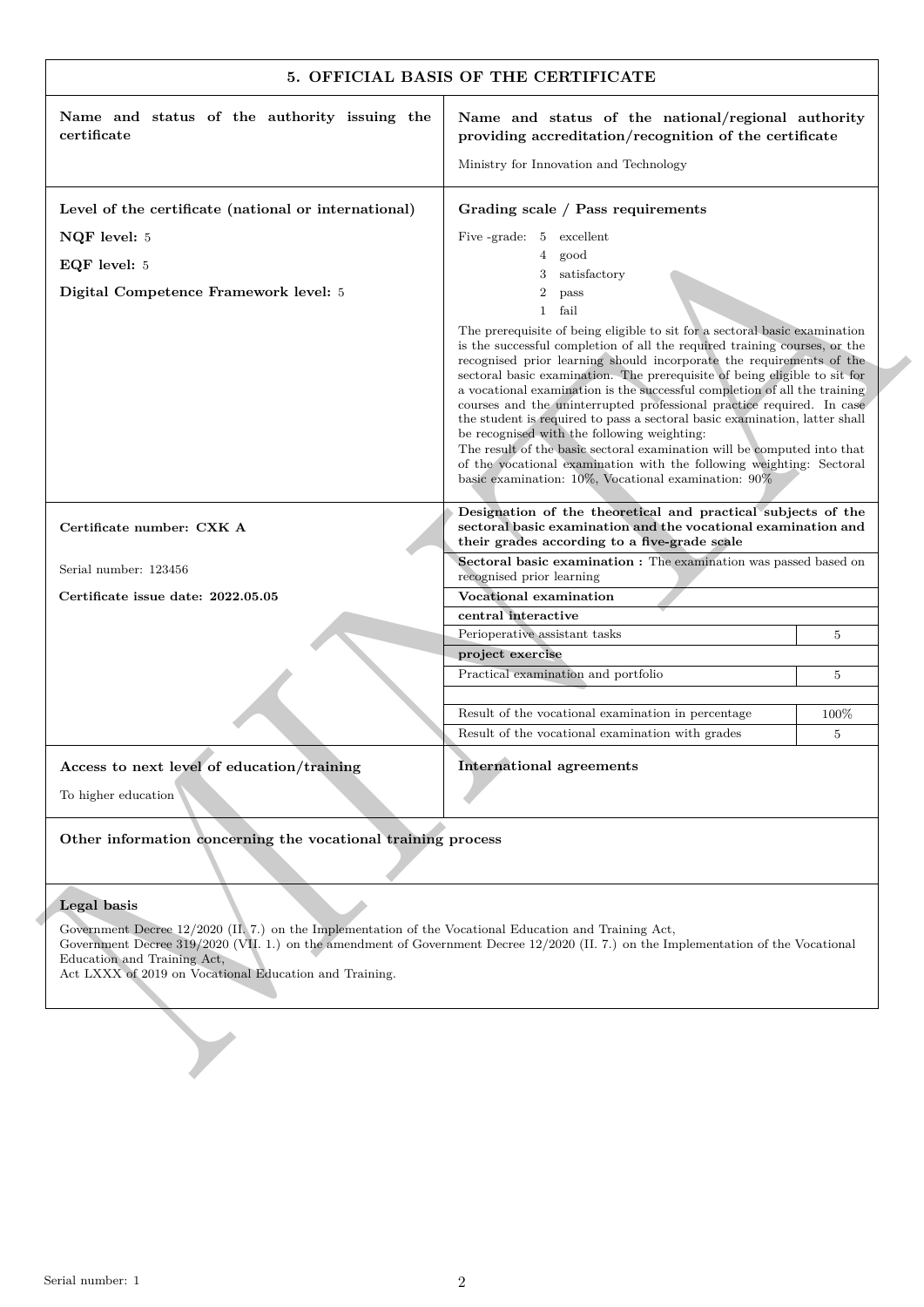# **6. OFFICIALLY RECOGNISED WAYS OF ACQUIRING THE CERTIFICATE SUPPLEMENT**

Endry recent<br>
Comparison (with the same of proposition) and proposition (which ends of a 2-year vector) the<br>
comparison (with the same of proposition) and the same of the same of<br>
Comparison (with the same of the same of Description of the sectoral basic training and the theoretical and practical vocational training Distribution of the total number of hours of the programme Total duration of the education/training 2382 hours 2382 hours 2382 hours **Entry requirements:** - For a 5-yer vocational training programme, elementary school qualification, for a 2-year vocational training programme, secondary school-leaving certificate is necessary - Occupational aptitude test is required **Further information:** VOCATIONAL PRACTICAL SUBJECT HOURS AND LOURS HOURS AND LOURS AND LOURS AND LOURS AND LOURS AND LOURS AND LOURS AND LOURS AND LOURS AND LOURS AND LOURS AND LOURS AND LOURS AND LOURS AND LOURS AND LOURS AND LOURS AND LOURS A Targeted medication 12 hours and 12 hours and 12 hours and 12 hours and 12 hours and 12 hours and 12 hours and 12 hours and 12 hours and 12 hours and 12 hours and 12 hours and 12 hours and 12 hours and 12 hours and 12 hour Complex clinical simulation practice 12 hours and 12 hours and 12 hours and 12 hours and 12 hours and 12 hours and 12 hours and 12 hours and 12 hours and 12 hours and 12 hours and 12 hours and 12 hours and 12 hours and 12 Vital signs and injection practices 12 hours and 12 hours and 12 hours and 12 hours and 12 hours and 12 hours and 12 hours and 12 hours and 12 hours and 12 hours and 12 hours and 12 hours and 12 hours and 12 hours and 12 h Cell biology 12 hour General nursing and care 12 hours and care 12 hours and care 12 hours and care 12 hours and care 12 hours and care 12 hours and care 12 hours and care 12 hours and care 12 hours and care 12 hours and care 12 hours and care General laboratory knowledge 12 hours and 12 hours and 12 hours and 12 hours and 12 hours and 12 hours and 12 hours and 12 hours and 12 hours and 12 hours and 12 hours and 12 hours and 12 hours and 12 hours and 12 hours an Basic rehabilitation knowledge and physiotherapy 12 hours (12 hours in the local contract of the local contract of the local contract of the local contract of the local contract of the local contract of the local contract Internal medicine and care 12 hours and 12 hours and 12 hours and 12 hours and 12 hours and 12 hours and 12 hours and 12 hours and 12 hours and 12 hours and 12 hours and 12 hours and 12 hours and 12 hours and 12 hours and Surgery and care 12 hours and 12 hours and 12 hours and 12 hours and 12 hours and 12 hours and 12 hours and 12 hours and 12 hours and 12 hours and 12 hours and 12 hours and 12 hours and 12 hours and 12 hours and 12 hours a Knowledge of clinical diseases and their treatment 12 hour 12 hour 12 hour Clinical practice 12 hours and 12 hours and 12 hours and 12 hours and 12 hours and 12 hours and 12 hours and 12 hours and 12 hours and 12 hours and 12 hours and 12 hours and 12 hours and 12 hours and 12 hours and 12 hours Oxiology 12 hours and 12 hours and 12 hours and 12 hours and 12 hours and 12 hours and 12 hours and 12 hours and 12 hours and 12 hours and 12 hours and 12 hours and 12 hours and 12 hours and 12 hours and 12 hours and 12 ho Transfusion 12 hours and 12 hours and 12 hours and 12 hours and 12 hours and 12 hours and 12 hours and 12 hours Health care assistant tasks 12 hour Practice of medical assisting 12 hours and 12 hours and 12 hours and 12 hours and 12 hours and 12 hours and 12 hours and 12 hours and 12 hours and 12 hours and 12 hours and 12 hours and 12 hours and 12 hours and 12 hours a Disinfection, sterilisation 12 hour Role of the anaesthesiology department 12 hours and 12 hours and 12 hours and 12 hours and 12 hours and 12 hours and 12 hours and 12 hours and 12 hours and 12 hours and 12 hours and 12 hours and 12 hours and 12 hours and 1 Basics of anaesthesiology 12 hour Regional anaesthesia 12 hour Basics of surgical interventions 12 hours and 12 hours and 12 hours and 12 hours and 12 hours and 12 hours and 12 hours and 12 hours and 12 hours and 12 hours and 12 hours and 12 hours and 12 hours and 12 hours and 12 hour Perioperative and postoperative patient care 12 hours and 12 hours and 12 hours and 12 hours and 12 hours and 12 hours and 12 hours and 12 hours and 12 hours and 12 hours and 12 hours and 12 hours and 12 hours and 12 hours Perioperative and postoperative care practices 12 hours 12 hours 12 hours 12 hours 12 hours 12 hours 12 hours 12 hours 12 hours 12 hours 12 hours 12 hours 12 hours 12 hours 12 hours 12 hours 12 hours 12 hours 12 hours 12 h Introduction to intervention health care services 12 hour Contract medium and medicine knowledge 12 hour Basics of physics, radiation protection 12 hour 12 hour Intervention practice 12 hours and 12 hours and 12 hours and 12 hours and 12 hours and 12 hours and 12 hours and 12 hours and 12 hours and 12 hours and 12 hours and 12 hours and 12 hours and 12 hours and 12 hours and 12 ho VOCATIONAL THEORETICAL SUBJECT HOURS Vocational knowledge 12 hour Vocational foreign language knowledge 12 hours and 12 hours 12 hours 12 hours 12 hours 12 hours 12 hours 12 hours 12 hours 12 hours 12 hours 12 hours 12 hours 12 hours 12 hours 12 hours 12 hours 12 hours 12 hours 12 hours Basics of medical ethics and patient rights 12 hours 12 hours 12 hours 12 hours 12 hours 12 hours 12 hours 12 hours 12 hours 12 hours 12 hours 12 hours 12 hours 12 hours 12 hours 12 hours 12 hours 12 hours 12 hours 12 hour Basics of communication 12 hours and 12 hours and 12 hours and 12 hours and 12 hours and 12 hours and 12 hours and 12 hours and 12 hours and 12 hours and 12 hours and 12 hours and 12 hours and 12 hours and 12 hours and 12 Anatomy of the human body 12 hours and 12 hours and 12 hours and 12 hours and 12 hours and 12 hours and 12 hours and 12 hours and 12 hours and 12 hours and 12 hours and 12 hours and 12 hours and 12 hours and 12 hours and 1 Basics of first aid 12 hours and 12 hours and 12 hours and 12 hours and 12 hours and 12 hours and 12 hours and 12 hours and 12 hours and 12 hours and 12 hours and 12 hours and 12 hours and 12 hours and 12 hours and 12 hour Work safety, patient safety  $\qquad 12$  hour Basic nursing and care 12 hours and care 12 hours and care 12 hours and care 12 hours and care 12 hours and care 12 hours and care 12 hours and care 12 hours and care 12 hours and care 12 hours and care 12 hours and care 1 Targeted medication 12 hours and 12 hours and 12 hours and 12 hours and 12 hours and 12 hours and 12 hours and 12 hours and 12 hours and 12 hours and 12 hours and 12 hours and 12 hours and 12 hours and 12 hours and 12 hour Basics of professional chemistry and biochemistry 12 hours 12 hours 12 hours 12 hours 12 hours 12 hours 12 hours 12 hours 12 hours 12 hours 12 hours 12 hours 12 hours 12 hours 12 hours 12 hours 12 hours 12 hours 12 hours 1 Basics of professional physics and biophysics 12 hours 12 hours 12 hours 12 hours 12 hours 12 hours 12 hours 12 hours 12 hours 12 hours 12 hours 12 hours 12 hours 12 hours 12 hours 12 hours 12 hours 12 hours 12 hours 12 ho Health informatics 12 hour Medical terminology 12 hour Basics of health law and ethics 12 hours and the set of the set of the set of the set of the set of the set of the set of the set of the set of the set of the set of the set of the set of the set of the set of the set of t

- Cell biology 12 hour
- The human body and its functioning 12 hour 12 hour 12 hour Basic hygiene measures 12 hours and 12 hours and 12 hours and 12 hours and 12 hours and 12 hours and 12 hours and 12 hours and 12 hours and 12 hours and 12 hours and 12 hours and 12 hours and 12 hours and 12 hours and 12 h General nursing and care 12 hours and  $\alpha$  12 hours and  $\alpha$  12 hours and  $\alpha$  12 hours and  $\alpha$  12 hours and  $\alpha$  12 hours and  $\alpha$  12 hours and  $\alpha$  12 hours and  $\alpha$  12 hours and  $\alpha$  12 hours and  $\alpha$  12 hours and  $\alpha$
- Basic pharmacology knowledge 12 hours and 12 hours and 12 hours and 12 hours and 12 hours and 12 hours and 12 hours and 12 hours and 12 hours and 12 hours and 12 hours and 12 hours and 12 hours and 12 hours and 12 hours an
- Communication 12 hour